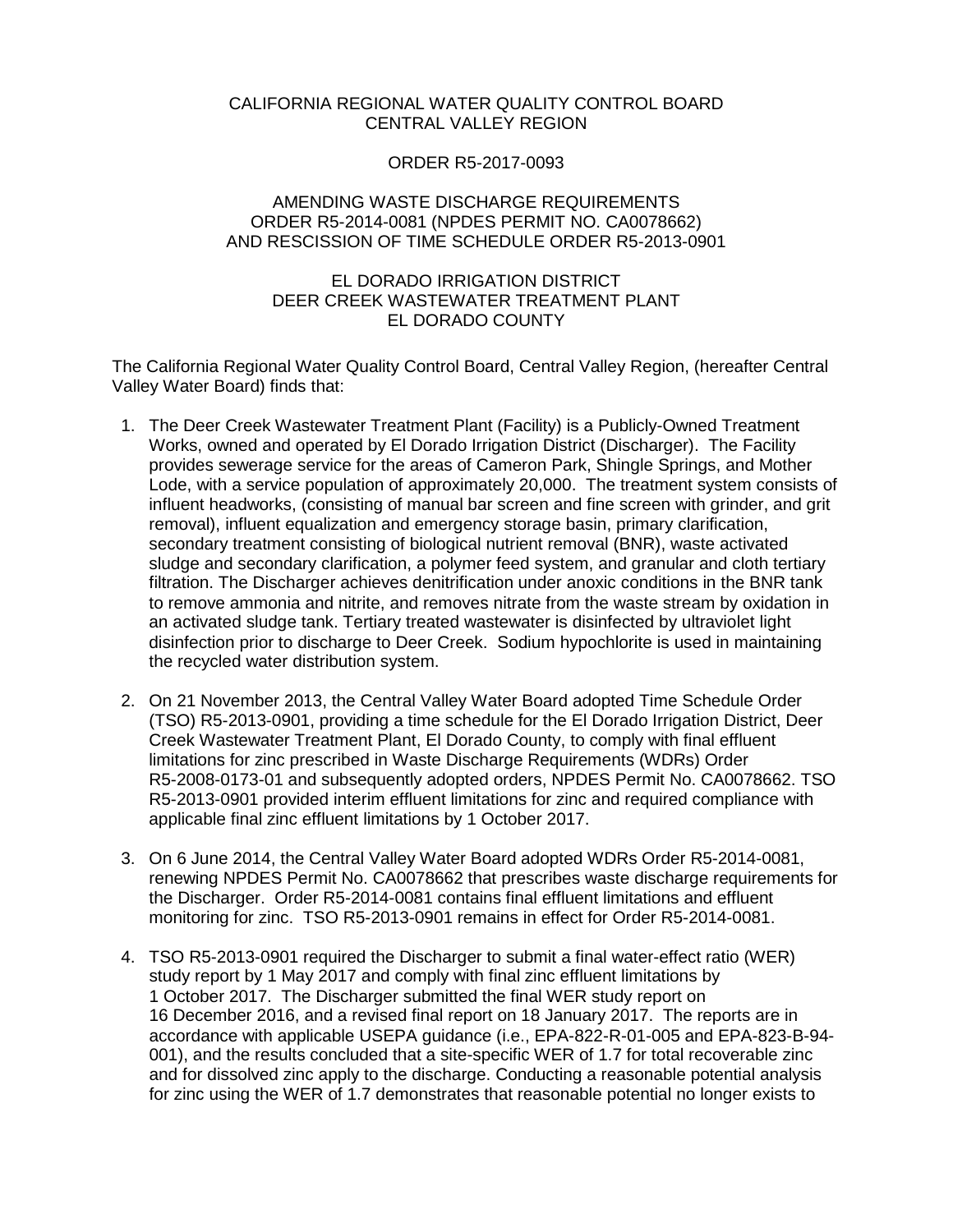cause or contribute to exceedance of the water quality objective for zinc. Therefore, TSO R5-2013-0901 is no longer necessary and is rescinded by this Order. Also, this Order amends Order R5-2014-0081 to remove the final effluent limitations and effluent monitoring requirements for zinc.

- 5. Issuance of this Order is exempt from the provisions of the California Environmental Quality Act (Pub. Resources Code, § 21000 et seq.) ("CEQA") pursuant to Water Code section 13389, since the adoption or modification of a NPDES permit for an existing source is statutorily exempt and this Order only serves to modify a NPDES permit (*Pacific Water Conditioning Ass'n, Inc. v. City Council of City of Riverside* (1977) 73 Cal.App.3d 546, 555- 556.).
- 6. The Central Valley Water Board has notified the Discharger and interested agencies and persons of its intent to amend the NPDES permit and rescind the TSO for this discharge and has provided them with an opportunity to submit written comments.

# **IT IS HEREBY ORDERED THAT:**

- **1.** Time Schedule Order R5-2013-0901 is rescinded upon the effective date of this Order except for enforcement purposes.
- **2.** Waste Discharge Requirements Order R5-2014-0081 (NPDES No. CA0078662) is amended in order to remove effluent limitations and regular effluent monitoring for zinc.

**Effective immediately upon adoption**, Order R5-2014-0081 is amended as shown in Items a through p below:

- **a.** Change the Order number throughout to R5-2014-0081-01.
- **b. Cover Page.** Modify the paragraph above the signatory line on the Cover Page, as shown in underline format below:

I, PAMELA C. CREEDON, Executive Officer, do hereby certify that this Order with all attachments is a full, true, and correct copy of the Order adopted by the California Regional Water Quality Control Board, Central Valley Region, on the date indicated above, and amended by Order R5-2017-0093 on 11 August 2017.

**c. Effluent Limitations and Discharge Specifications.** Modify Table 4 (in part) in section IV.A.1.a of the Limitations and Discharge Requirements, as shown in strikeout format below: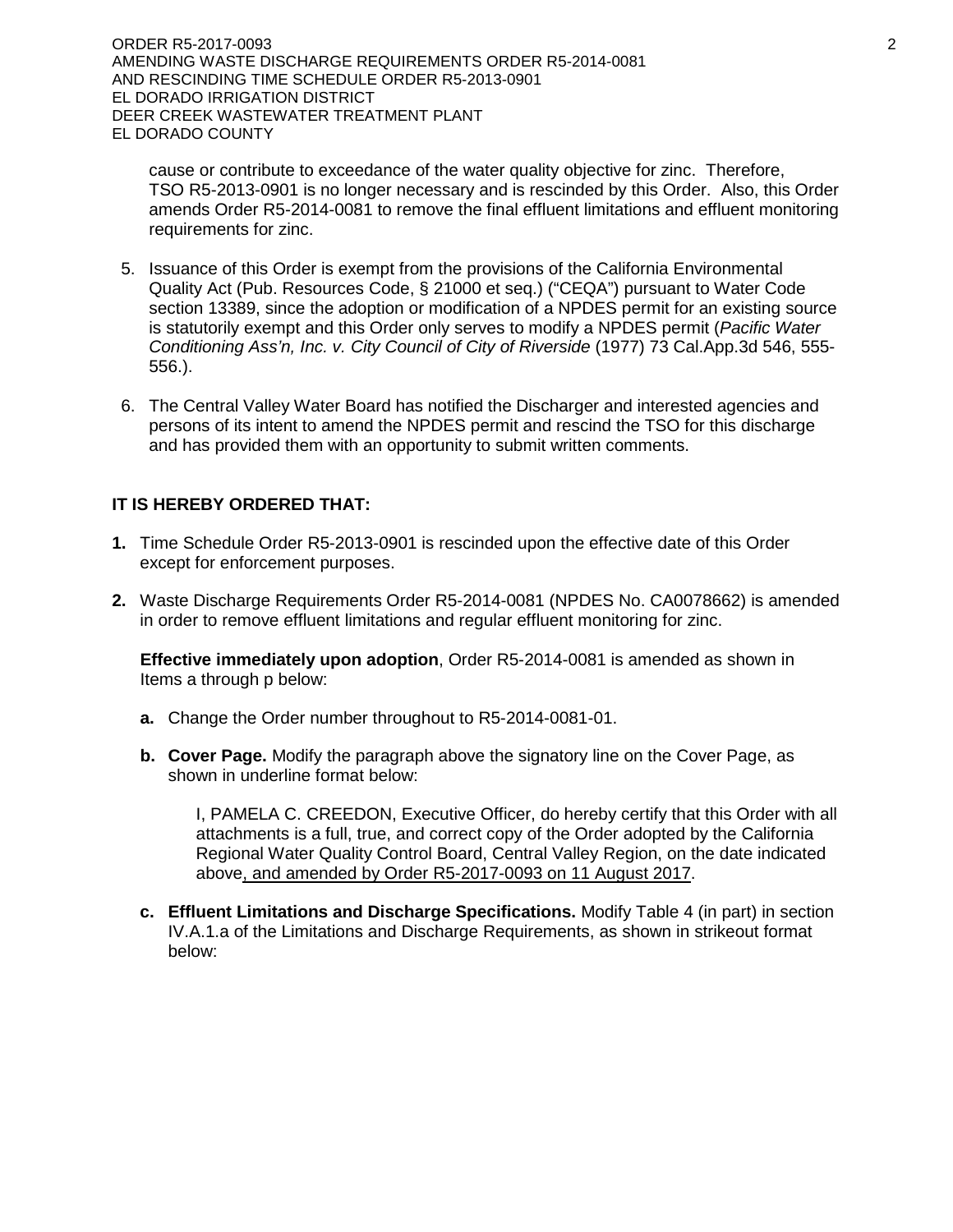#### ORDER R5-2017-0093 3 AMENDING WASTE DISCHARGE REQUIREMENTS ORDER R5-2014-0081 AND RESCINDING TIME SCHEDULE ORDER R5-2013-0901 EL DORADO IRRIGATION DISTRICT DEER CREEK WASTEWATER TREATMENT PLANT EL DORADO COUNTY

| Parameter                  | <b>Units</b> | <b>Effluent Limitations</b> |         |               |               |               |  |
|----------------------------|--------------|-----------------------------|---------|---------------|---------------|---------------|--|
|                            |              | Average                     | Average | Maximum       | Instantaneous | Instantaneous |  |
|                            |              | Monthly                     | Weekly  | Daily         | Minimum       | Maximum       |  |
| <b>Priority Pollutants</b> |              |                             |         |               |               |               |  |
| Zinc                       | $\mu g/L$    | 45                          | 65      | <b>ALC: Y</b> | $\sim$        | $\sim$        |  |

# **Table 4. Effluent Limitations – Discharge Point 001**

- **d. Provisions.** Modify section VI.C.1.e of the Limitations and Discharge Requirements, as shown in underline/strikeout format below:
	- e. **Water Effects Ratios (WER) and Metal Translators.** With the exceptions of copper and zinc, a default WER of 1.0 has been used in this Order for calculating CTR criteria for applicable priority pollutant inorganic constituents. The Discharger conducted a site-specific WER in accordance with applicable USEPA guidance (i.e., EPA-822-R-01-005 and EPA-821-R-02-012), and the results concluded that a sitespecific WER of 9.7 for total recoverable copper and 8.6 for dissolved copper apply to the discharge. Based on this new information, the Central Valley Water Board adopted an amendment to Order No. R5-2002-0210 on 25 January 2007 and effluent limitations for copper were removed. The Discharger also conducted a sitespecific WER for zinc (Final Report prepared by Robertson-Bryan, Inc., dated November 2016), and updated the Final Report (dated January 2017) in accordance with applicable USEPA guidance (i.e., EPA-822-R-01-005 and EPA-823-B-94-001), and the results concluded that a site-specific WER of 1.7 for total recoverable zinc and for dissolved zinc apply to the discharge. Based on this new information, the Central Valley Water Board adopted an amendment to Order No. R5-2014-0081 on 11 August 2017 and effluent limitations for zinc were removed. With the exception of copper, a default WER of 1.0 has been used in this Order for calculating CTR criteria for applicable priority pollutant inorganic constituents. The Discharger has proposed to conduct a zinc site-specific WER. If the Discharger performs studies to determine site-specific zinc WER, or other site-specific WERs and/or site-specific dissolved-tototal metal translators, this Order may be reopened to modify the effluent limitations for the applicable inorganic constituents.
- **e. Effluent Monitoring Requirements.** Modify Table E-3 (in part) in section IV.A.1 of Attachment E - Monitoring and Reporting Program, as shown in strikeout format below:

| Parameter                                                    | <b>Jnits</b> | Sample Type | <b>Minimum</b><br>Sampling<br>Frequency | Required<br><b>Analytical Test</b><br>Method |
|--------------------------------------------------------------|--------------|-------------|-----------------------------------------|----------------------------------------------|
| Zinc, Total Recoverable<br><del>Linu, Tulai NUUVUIdUIU</del> | $\mu g/L$    | Grab        | $1/M$ onth<br><del>17171011111</del>    |                                              |

#### **Table E-3. Effluent Monitoring**

**f. Rational for Effluent Limitations and Discharge Specifications.** Add section IV.C.3.a.iii to Attachment F – Fact Sheet, as shown in underline/strikeout format below: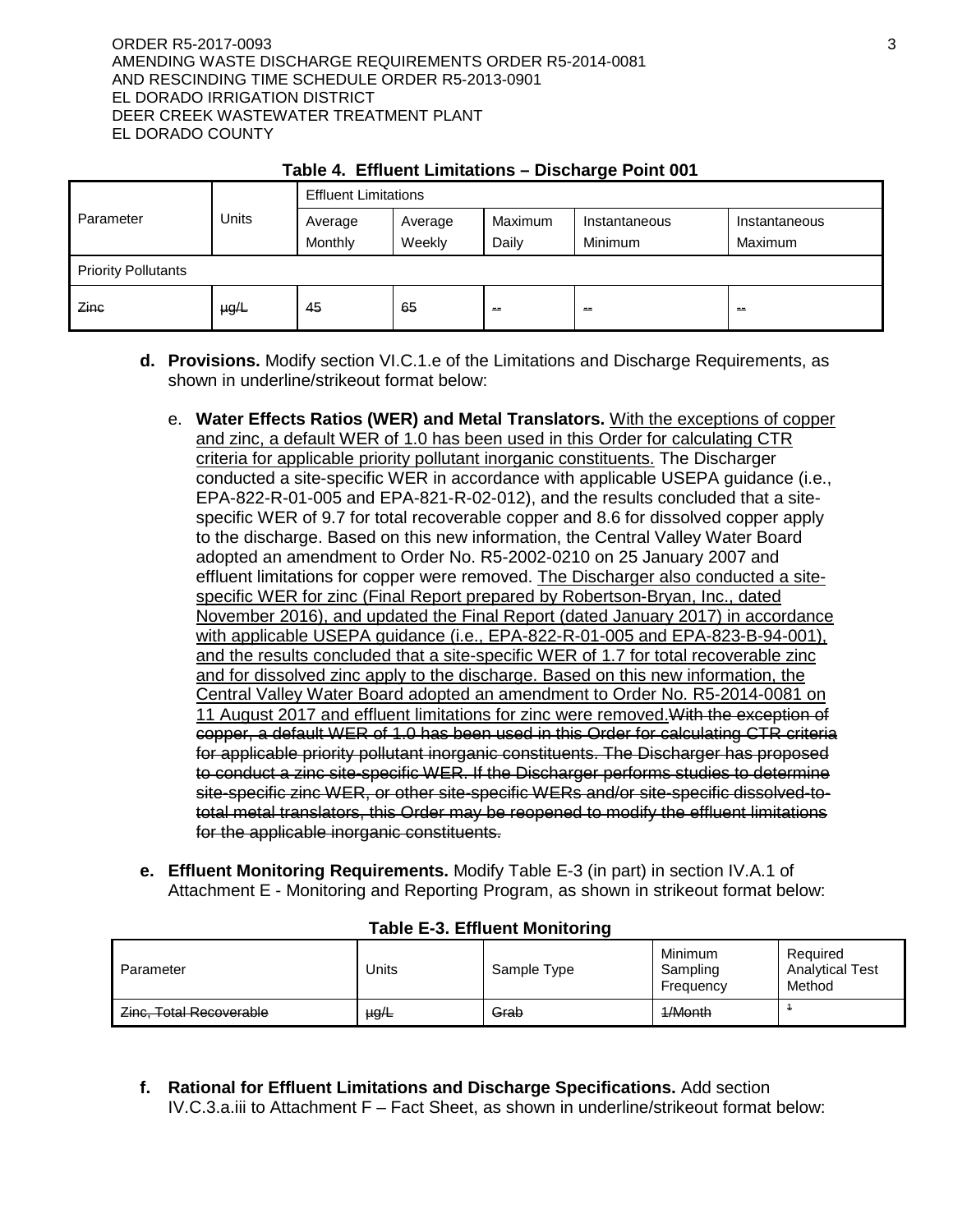ORDER R5-2017-0093 4 AMENDING WASTE DISCHARGE REQUIREMENTS ORDER R5-2014-0081 AND RESCINDING TIME SCHEDULE ORDER R5-2013-0901 EL DORADO IRRIGATION DISTRICT DEER CREEK WASTEWATER TREATMENT PLANT EL DORADO COUNTY

# iii. **Zinc**

(a) **WQO.** The CTR includes hardness-dependent criteria for the protection of freshwater aquatic life for zinc. These criteria for zinc are presented in dissolved concentrations. USEPA recommends conversion factors to translate dissolved concentrations to total concentrations.

The Discharger conducted a site-specific WER for zinc (Final Report prepared by Robertson-Bryan, Inc., dated November 2016), and updated the Final Report (dated January 2017) in accordance with applicable USEPA guidance (i.e., EPA-822-R-01-005 and EPA-823-B-94-001), and the results concluded that a sitespecific WER of 1.7 for total recoverable zinc and for dissolved zinc apply to the discharge. This site-specific WER of 1.7 is used in place of the default WER.

- (b)**RPA Results.** Section IV.C.2.d of this Fact Sheet includes procedures for conducting the RPA for hardness-dependent CTR metals, such as zinc. The CTR includes hardness-dependent criteria for zinc for the receiving water. The upstream receiving water hardness and reasonable worst-case downstream hardness, plus the site-specific WER of 1.7, were used to calculate the criteria. The acute and chronic criterion were calculated to be 110 µg/L. The maximum background concentration was 14 µg/L and the MEC is 100 µg/L, detected in 75 effluent samples obtained between 8 April 2009 and 25 June 2013. Therefore, zinc in the discharge does not have reasonable potential to cause or contribute to an instream excursion above the water quality criteria. Removal of zinc effluent limitations is in accordance with federal and antibacksliding regulations (see section IV.D.3 of the Fact Sheet).
- **g. Rational for Effluent Limitations and Discharge Specifications.** Modify section IV.C.3.c of Attachment F – Fact Sheet, as shown in strikeout format below:
	- c. **Constituents with Reasonable Potential.** The Central Valley Water Board finds that the discharge has a reasonable potential to cause or contribute to an in-stream excursion above a water quality standard for ammonia, mercury, nitrate plus nitrite,  $\overline{z}$ ing, pathogens (BOD<sub>5</sub>, and TSS), pH, and salinity. WQBELs for these constituents are included in this Order. A summary of the RPA is provided in Attachment G, and a detailed discussion of the RPA for each constituent is provided below.
- **h. Rational for Effluent Limitations and Discharge Specifications.** Modify section IV.C.3.c.vii of Attachment F – Fact Sheet, as shown in strikeout format below:

#### vii. **Zinc**

(a) **WQO.** The CTR includes hardness-dependent criteria for the protection of freshwater aquatic life for zinc. These criteria for zinc are presented in dissolved concentrations. USEPA recommends conversion factors to translate dissolved concentrations to total concentrations.

USEPA's default water effects ratio (WER) of 1.0 was used to calculate the criteria; however the Discharger may conduct a site specific water effects ratio which can be used in replace of the default WER.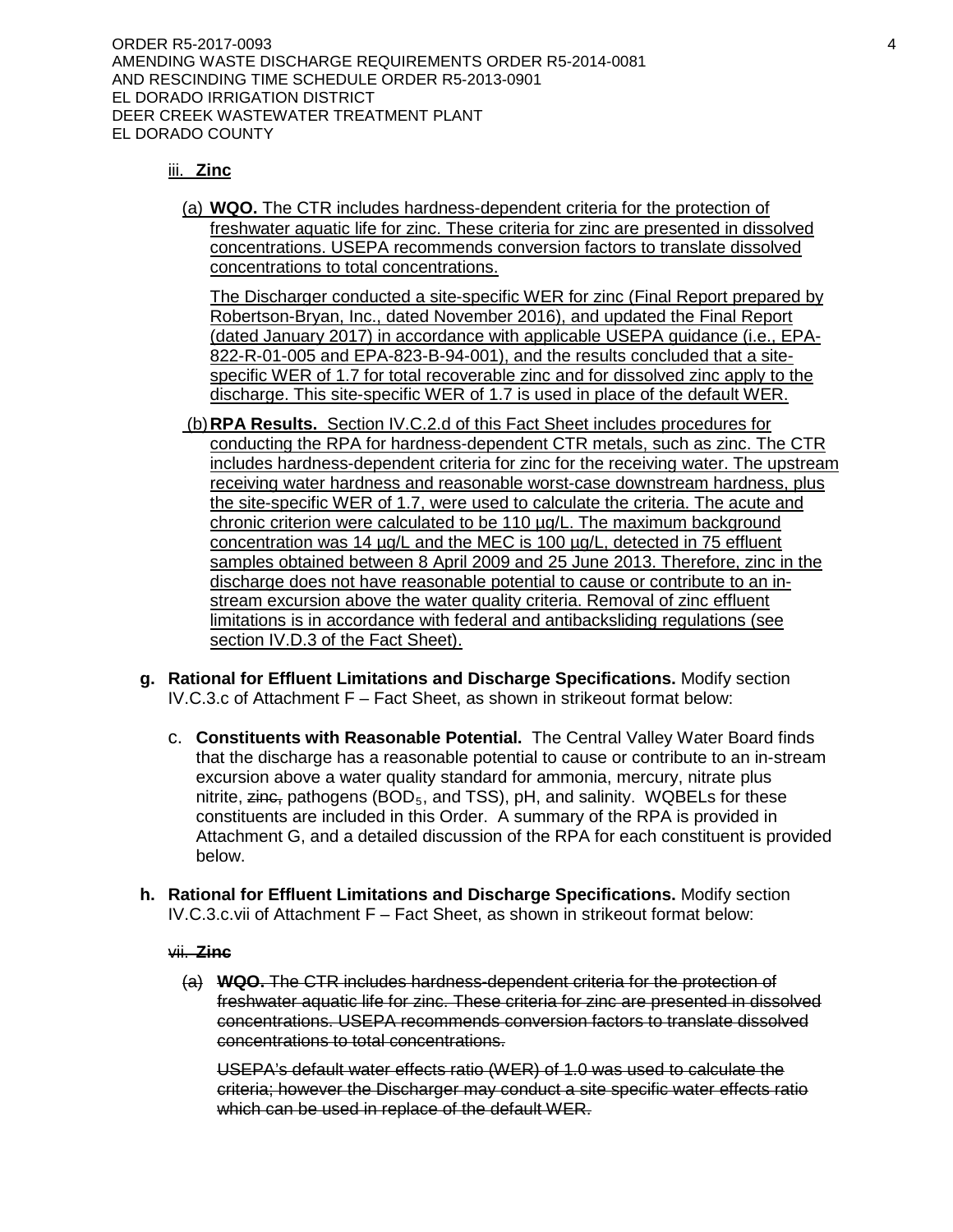ORDER R5-2017-0093 5 AMENDING WASTE DISCHARGE REQUIREMENTS ORDER R5-2014-0081 AND RESCINDING TIME SCHEDULE ORDER R5-2013-0901 EL DORADO IRRIGATION DISTRICT DEER CREEK WASTEWATER TREATMENT PLANT EL DORADO COUNTY

(b) **RPA.** Section IV.C.2.d of this Fact Sheet includes procedures for conducting the RPA for hardness-dependent CTR metals, such as zinc. The CTR includes hardness-dependent criteria for zinc for the receiving water. The RPA was conducted using the upstream receiving water hardness to calculate the criteria for comparison to the maximum ambient background concentration, and likewise using the reasonable worst-case downstream hardness to compare to the MEC. The MEC of 100 µg/L was detected in 75 effluent samples obtained between 8 April 2009 and 25 June 2013; therefore, zinc in the discharge has a reasonable potential to cause or contribute to an in-stream excursion above the CTR criteria for the protection of freshwater aquatic life criterion and WQBELs are necessary. The table below shows the specific criteria used for the RPA.

|                    | <b>CTR Chronic Criterion</b><br>(Total Recoverable) | Maximum<br>Concentration<br>(Total Recoverable) | Reasonable<br>Potential?<br>(Y/N) |
|--------------------|-----------------------------------------------------|-------------------------------------------------|-----------------------------------|
| Receiving<br>Water | $64 \mu g/L^4$                                      | $14 \mu g/L$                                    | Ne <sup>2</sup>                   |
| <b>Effluent</b>    | $65 \mu g/L^3$                                      | $100 \mu g/L$                                   | $\mathsf{Yes}^4$                  |

 $^{-1}$   $-$  Based on lowest observed upstream hardness of 48 mg/L (as CaCO<sub>3</sub>).<br>—<sup>2</sup> Per Section 1.3, step 6 of the SIP.

 $-^\mathrm{3}$   $-$  Based on reasonable worst-case downstream hardness of 49 mg/L (as CaCO<sub>3</sub>).<br> $-^\mathrm{4}$  Per Section 1.3, step 4 of the SIP.

- (c) **WQBELs.** This Order contains a final AMEL and MDEL for zinc of 45 µg/L and 65 µg/L, respectively, based on the CTR criterion for the protection of freshwater aquatic life.
- (d) **Plant Performance and Attainability.** Analysis of the effluent data shows that the MEC is greater than applicable WQBELs. Based on the sample results for the effluent, the limitations appear to put the Discharger in immediate noncompliance. TSO R5-2013-0901 provided the Discharger additional time to comply with the zinc effluent limitations.
- **i. Rational for Effluent Limitations and Discharge Specifications.** Modify section IV.C.4.a of Attachment F – Fact Sheet, as shown in strikeout format below:

#### **4. WQBEL Calculations**

- a. This Order includes WQBELs for ammonia, mercury, nitrate plus nitrite, zine, pathogens (BOD<sub>5</sub>, and TSS), pH, and salinity. The general methodology for calculating WQBELs based on the different criteria/objectives is described in subsections IV.C.4.b through e, below. See Attachment H for the WQBEL calculations.
- **j. Rational for Effluent Limitations and Discharge Specifications.** Modify Table F-10 (in part) in section IV.C.4.e of Attachment F – Fact Sheet, as shown in strikeout format below: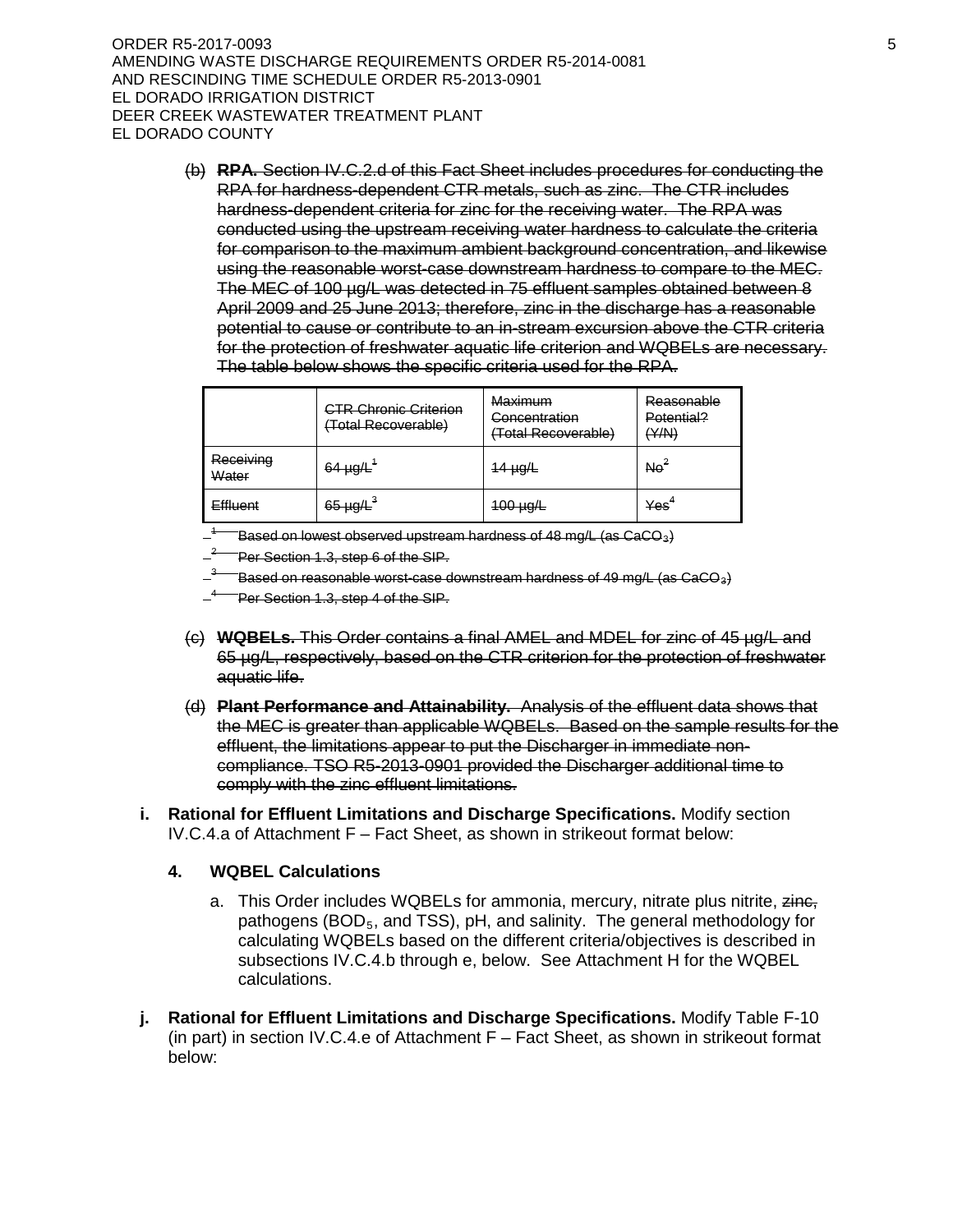#### ORDER R5-2017-0093 6 AMENDING WASTE DISCHARGE REQUIREMENTS ORDER R5-2014-0081 AND RESCINDING TIME SCHEDULE ORDER R5-2013-0901 EL DORADO IRRIGATION DISTRICT DEER CREEK WASTEWATER TREATMENT PLANT EL DORADO COUNTY

### **Table F-10. Summary of Water Quality-Based Effluent Limitations (Monitoring Location EFF-001)**

| Parameter                  | Units     | <b>Effluent Limitations</b> |                   |                  |                                 |                          |  |
|----------------------------|-----------|-----------------------------|-------------------|------------------|---------------------------------|--------------------------|--|
|                            |           | Average<br>Monthly          | Average<br>Weekly | Maximum<br>Daily | Instantaneous<br><b>Minimum</b> | Instantaneous<br>Maximum |  |
| <b>Priority Pollutants</b> |           |                             |                   |                  |                                 |                          |  |
| Zine                       | $\mu g/L$ | 45                          | 65                | $\sim$           | --                              | --                       |  |

**k. Rational for Effluent Limitations and Discharge Specifications.** Modify section IV.D.3 (in part) of Attachment F – Fact Sheet, as shown in underline/strikeout format below:

#### **3. Anti-Backsliding Requirements**

The Clean Water Act specifies that a revised permit may not include effluent limitations that are less stringent than the previous permit unless a less stringent limitation is justified based on exceptions to the anti-backsliding provisions contained in Clean Water Act sections 402(o) or 303(d)(4), or, where applicable, 40 CFR 122.44(l).

The effluent limitations in this Order are at least as stringent as the effluent limitations in previous Order R5-2008-0173-01, with the exception of effluent limitations for aluminum, ammonia, chronic toxicity, dichlorobromomethane, and zinc. The effluent limitations for ammonia and zine are less stringent in this Order than those in Order R5-2008-0173-01. This relaxation of effluent limitations is consistent with the anti-backsliding requirements of the CWA and federal regulations.

Order R5-2008-0173-01 required that the effluent comply with recommend NAWQC acute criterion and Secondary Maximum Contaminant Levels for aluminum, and CTR criterion for dichlorobromomethane. New information obtained from February 2009 through July 2013 indicated that the discharge does not cause or contribute to exceedances of these standards in Deer Creek. Removal of these effluent limitations is consistent with the antidegradation provisions of 40 CFR 131.12 and State Water Board Resolution No. 68-16. Any impact on existing water quality will be insignificant.

Order R5-2008-0173-01 required that the effluent comply with recommend CTR criterion for zinc. New information obtained from July 2015 through August 2016 indicated that the discharge does not cause or contribute to exceedances of these standards in Deer Creek. Removal of these effluent limitations is consistent with the antidegradation provisions of 40 CFR 131.12 and State Water Board Resolution No. 68-16. Any impact on existing water quality will be insignificant.

**a. CWA sections 402(o)(1) and 303(d)(4).** CWA section 402(o)(1) specifies that, in the case of effluent imitations established on the basis of CWA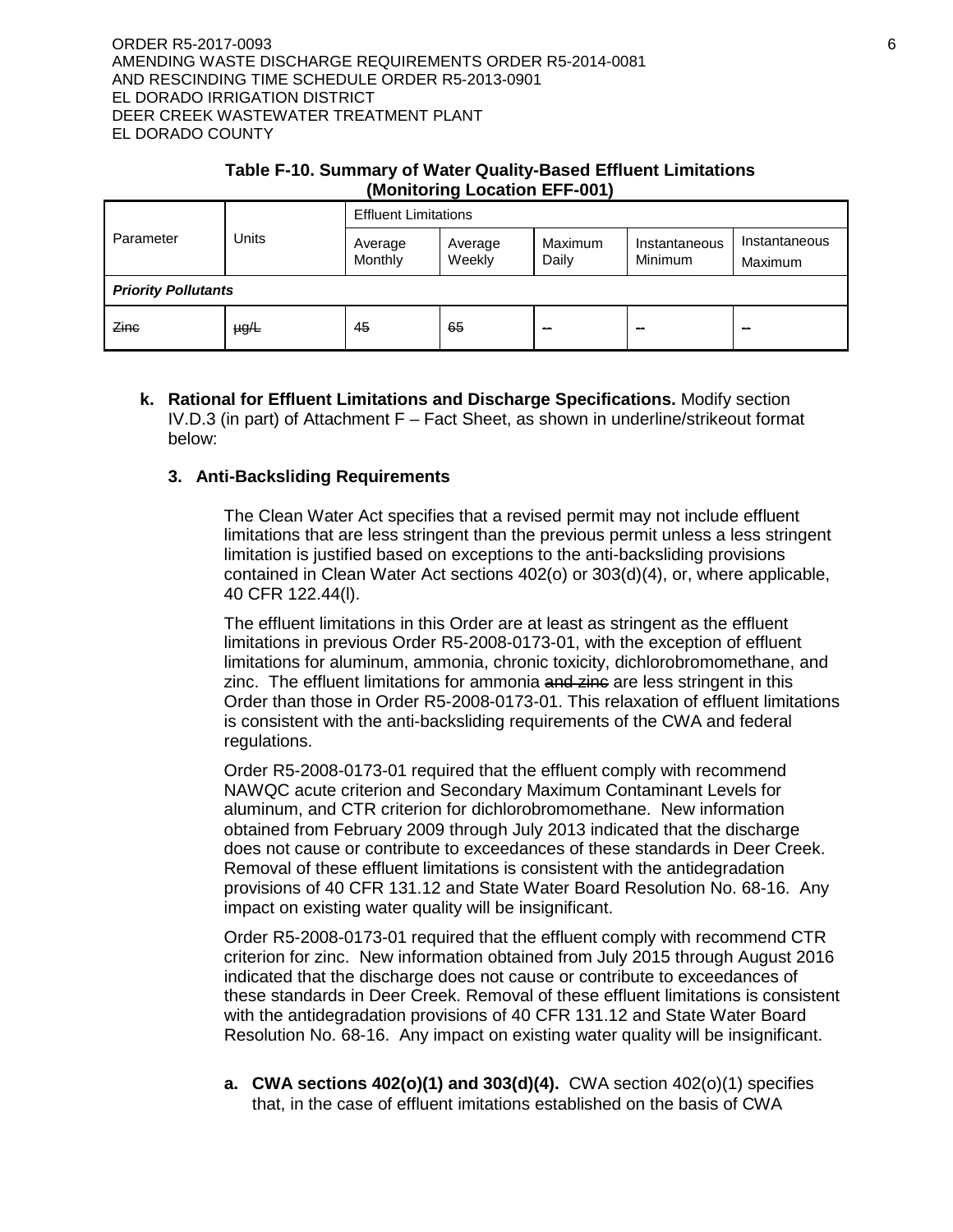ORDER R5-2017-0093 7 AMENDING WASTE DISCHARGE REQUIREMENTS ORDER R5-2014-0081 AND RESCINDING TIME SCHEDULE ORDER R5-2013-0901 EL DORADO IRRIGATION DISTRICT DEER CREEK WASTEWATER TREATMENT PLANT EL DORADO COUNTY

> section 301(b)(1)(C) (i.e., WQBELs), a permit may not be renewed, reissued, or modified to contain effluent limitations which are less stringent than the comparable effluent limitations in the previous permit except in compliance with CWA section 303(d)(4). The effluent limitations for aluminum, ammonia, chronic toxicity, dichlorobromomethane, and zinc established in Order R5-2008-0173-01 are WQBELs and may be relaxed if the requirements of CWA section 303(d)(4) are satisfied.

> CWA section 303(d)(4) has two parts: paragraph (A) which applies to nonattainment waters and paragraph (B) which applies to attainment waters. For attainment waters, CWA section 303(d)(4)(B) specifies that a limitation based on a water quality standard may be relaxed where the action is consistent with the antidegradation policy. Deer Creek is not a 303(d) listed water body as described in section III.D.1 of this Fact Sheet for aluminum, ammonia, chronic toxicity, dichlorobromomethane, and zinc. Thus the receiving water is an attainment water for these constituents.

> The removal of the WQBELs for aluminum, chronic toxicity, and dichlorobromomethane, and zinc, or implementation of the less stringent WQBEL for ammonia, and zinc, will not result in an increase in pollutant concentration or loading, a decrease in the level of treatment or control, or a reduction of water quality. Therefore, the removal of aluminum, and dichlorobromomethane, and zinc WQBELs, and the implementation of the less stringent WQBEL for zinc complies with antidegradation requirements and does not violate anti-backsliding requirements and is consistent with CWA sections 402(o)(1) and 303(d)(4) and, as described in section IV.D.4 of this Fact Sheet, the antidegradation provisions of 40 CFR 131.12 and State Water Board Resolution No. 68-16. Therefore, the modifications to these effluent limitations do not violate antibacksliding requirements.

- i. **Aluminum.** New effluent monitoring data collected between February 2011 and April 2013 indicates that the discharge does not exhibit reasonable potential to cause or contribute to an exceedance of the Secondary MCL or NAWQC acute criterion.
- ii. **Dichlorobromomethane.** New effluent monitoring data collected between February 2011 and April 2013 indicates that the discharge does not exhibit reasonable potential to cause or contribute to an exceedance of the CTR human health criteria of 0.56 µg/L.
- iii. **Zinc.** The Discharger conducted a site-specific WER for zinc (Final Report prepared by Robertson-Bryan, Inc., dated November 2016), and updated the Final Report (dated January 2017) in accordance with applicable USEPA guidance (i.e., EPA-822-R-01-005 and EPA-823-B-94- 001), and the results concluded that a site-specific WER of 1.7 for total recoverable zinc and for dissolved zinc apply to the discharge. Application of the site-specific WER to the effluent discharge results in the Facility no longer exhibiting reasonable potential to cause or contribute to exceedance of the water quality objective for zinc.Order R5-2008-0173- 01 used the default coefficient of variation (CV) of 0.6 in calculating the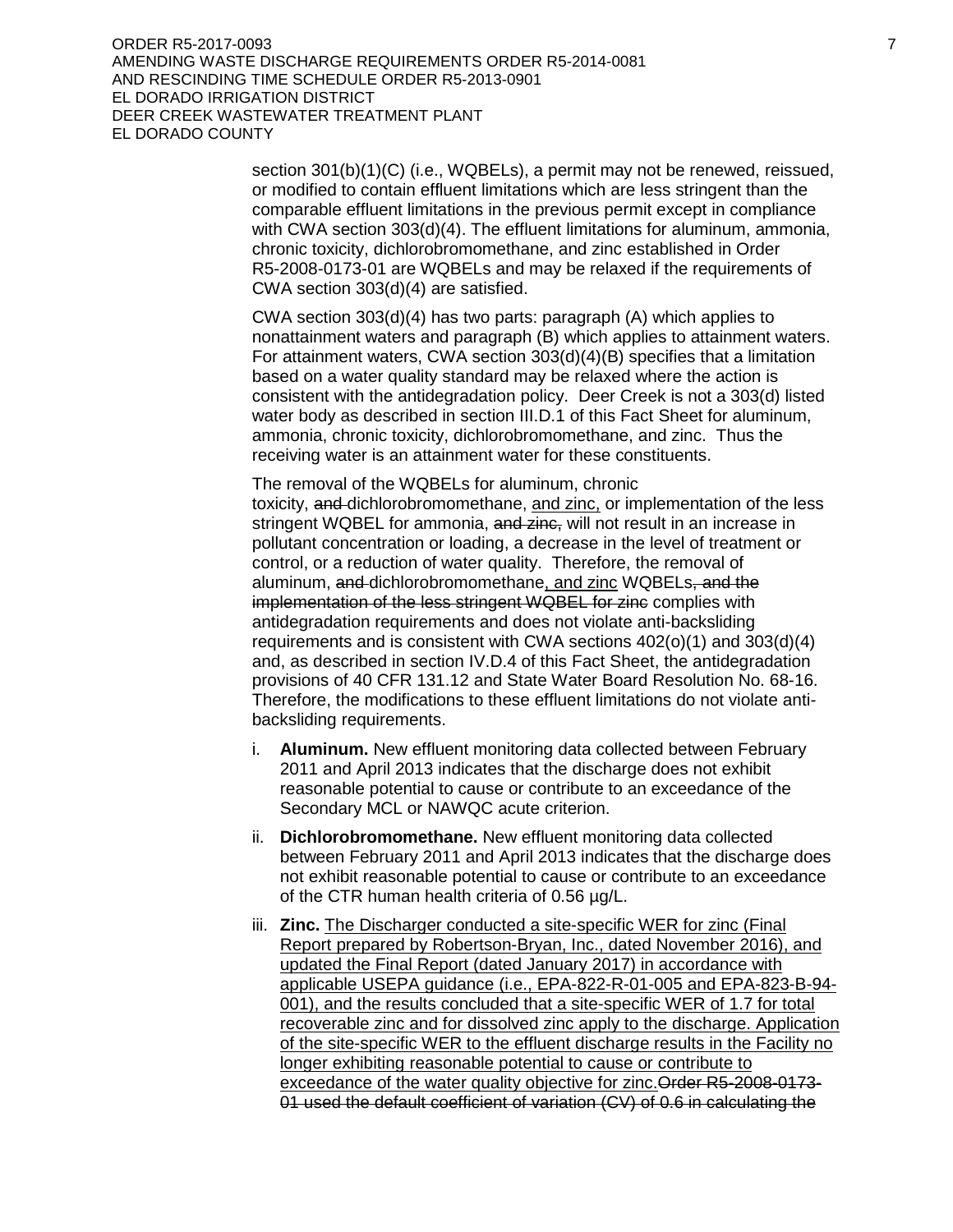ORDER R5-2017-0093 8 AMENDING WASTE DISCHARGE REQUIREMENTS ORDER R5-2014-0081 AND RESCINDING TIME SCHEDULE ORDER R5-2013-0901 EL DORADO IRRIGATION DISTRICT DEER CREEK WASTEWATER TREATMENT PLANT EL DORADO COUNTY

> zinc effluent limitations since enough data had not been obtained at that time. New effluent monitoring data collected between 8 April 2009 and 9 July 2013 provided an adequate dataset to calculate a site-specific coefficient of variation (CV). The site-specific CV was calculated at 0.25 and therefore this Order contains a less stringent zinc effluent limitation based on the new effluent monitoring data and CV calculated in accordance with the SIP.

- iv. **Chronic Toxicity.** New effluent monitoring data collected between April 2009 and January 2013 indicates that the discharge does not exhibit reasonable potential to cause or contribute to an exceedance of the Basin Plan narrative toxicity objective.
- v. **Ammonia**. Order R5-2008-0173-01 contained an ammonia effluent limitation based on a maximum permitted effluent pH of 8.5. This Order contains a maximum permitted effluent pH of 8.3 based on 1,646 new monitoring samples taken between 1 February 2009 and 31 July 2013. Therefore, this Order contains a new ammonia effluent limit that was calculated using this new information.
- **l. Rational for Effluent Limitations and Discharge Specifications.** Modify Table F-12 (in part) in section IV.D.5 of Attachment F – Fact Sheet, as shown in strikeout format below:

# **Summary of Final Effluent Limitations Discharge Point No. -001 Table F-12. Summary of Final Effluent Limitations**

| Parameter                  |           | <b>Effluent Limitations</b> |                   |                  |                                 |                          |              |
|----------------------------|-----------|-----------------------------|-------------------|------------------|---------------------------------|--------------------------|--------------|
|                            | Units     | Average<br>Monthly          | Average<br>Weekly | Maximum<br>Daily | Instantaneous<br><b>Minimum</b> | Instantaneous<br>Maximum | <b>Basis</b> |
| <b>Priority Pollutants</b> |           |                             |                   |                  |                                 |                          |              |
| Zinc                       | $\mu g/L$ | 45                          | 65                | <b>ALC: Y</b>    | <b>COL</b>                      | -                        | <b>CTR</b>   |

- **m. Rational for Provisions.** Modify section VI.B.1.c of Attachment F Fact Sheet, as shown in underline/strikeout format below:
	- c. **Water Effects Ratio (WER) and Metal Translators.** AWith the exceptions of copper and zinc, a default WER of 1.0 has been used in this Order for calculating CTR criteria for applicable priority pollutant inorganic constituents, with the exception of zinc for which the discharger has proposed to conduct a WER study. In addition, default dissolved-to-total metal translators have been used to convert water quality objectives from dissolved to total recoverable. If the Discharger performs studies to determine site-specific WERs and/or site-specific dissolved-to-total metal translators, this Order may be reopened to modify the effluent limitations for the applicable inorganic constituents.
- **n. Rational for Monitoring and Reporting Requirements.** Modify section VII.B.2 and VII.B.3 of Attachment F – Fact Sheet, as shown in underline/strikeout format below: